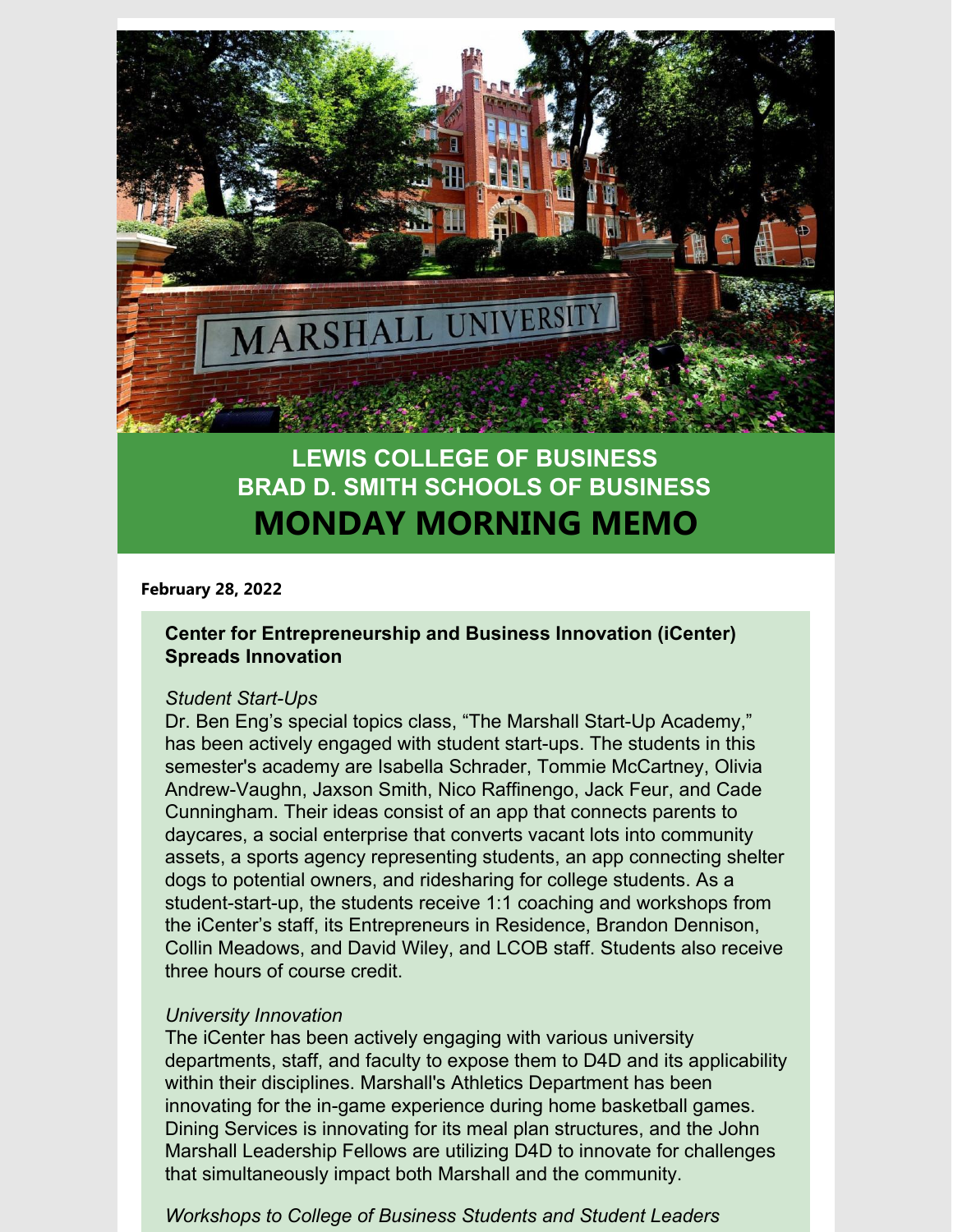Dr. Ben Eng, the iCenter's Executive Director, and Paige Leonard, innovation coordinator, introduced Design for Delight, Intuit's Design Thinking model to students in Dr. Rick Weible's Management Information Systems class and to student leaders at the Marshall University LEAD Conference. Students were introduced to the problem-solving framework and ideation formation.



# *iCenter's Innovation Coordinator Receives Specialized Coaching Certificate*

The iCenter's newest team member, Paige Leonard, recently completed the LeanStack Coaching Certificate program, facilitated by Ash Maurya, creator of the business modeling tool "Lean Canvas" and author of bestselling books *Running Lean* and *Scaling Lean.* As a LeanStack Coach, Paige is trained to coach individuals on how to deliver on their business model outcomes.

# **Global Perspectives**

Dr. Uday Tate, professor of Marketing, invited faculty members Monisha Gupta and Olen York as guest speakers in his MKT371-International Marketing F2F class.

Marketing Assistant Professor, Dr. Monisha Gupta, presented her viewpoints on how cross-cultural differences pose challenges and opportunities to such global corporations as Starbucks, McDonald's, and Unilever. Dr. Gupta also focused on what lessons can be learned from cross-cultural blunders made by corporations in the global context. She also addressed the importance of developing leadership qualities via BB&T Center for Leadership. Plus, Dr. Gupta shared her academic and corporate experience and the lessons she learned from it.

Entrepreneurship Instructor, Mr. Olen York, addressed the issues and challenges related to patents from the perspectives of the United States. He gave an overview of hurdles faced by US-based patents across many countries. Mr. York also focused on the entrepreneurial mindset, team formation, utilization of creativity, and design thinking within the context of opening and running a business venture. Olen also highlighted the main issues related to patent applications, intellectual property, copyrights, etc.

## **Chase Bank and Goodwill Present Money Smart Workshop**

The John F. Rahall Center for Strategic Engagement and the BB&T Center for Leadership teamed up to host a financial workshop given by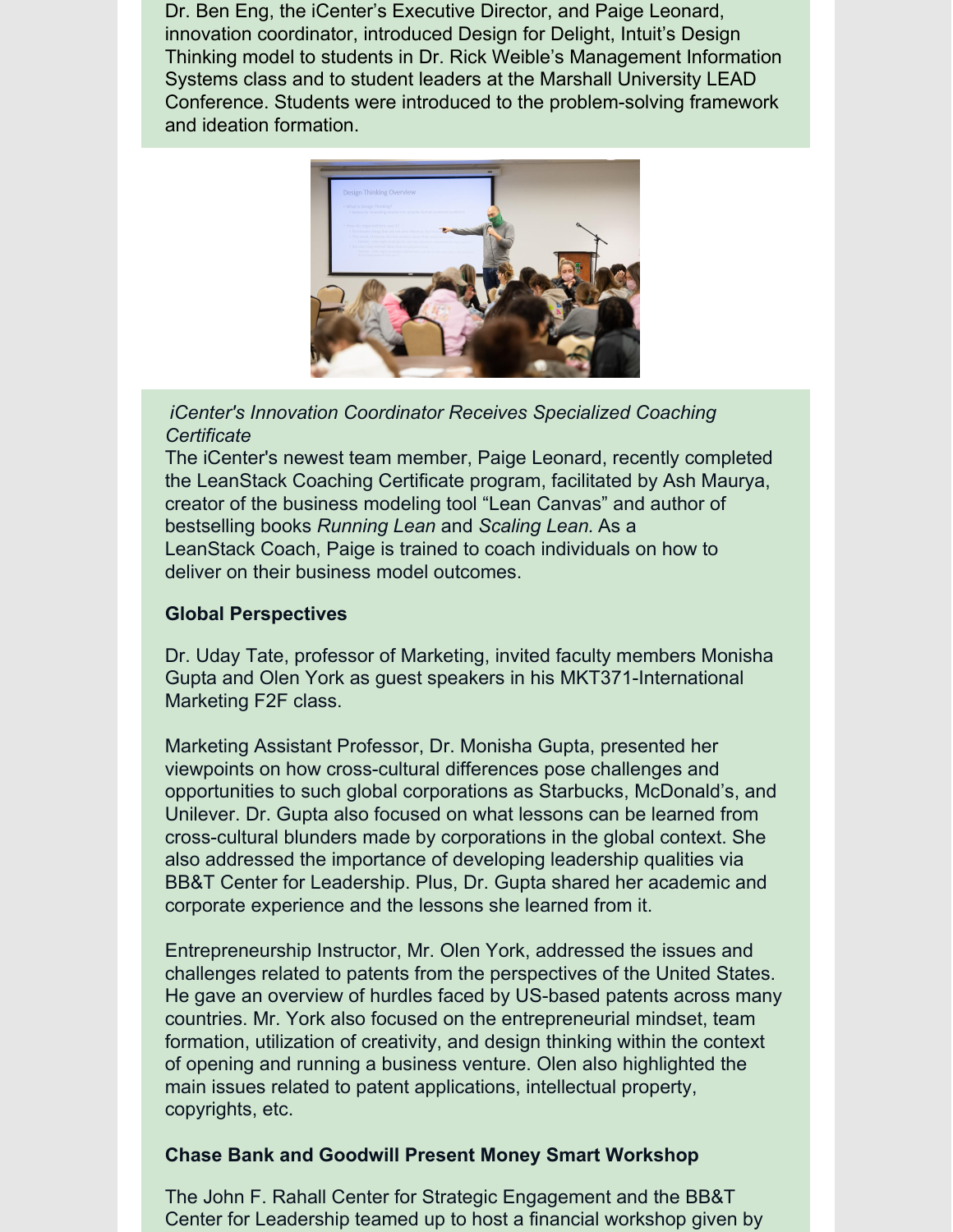Chase Bank and Goodwill. Students who attended the Money Smart Workshop learned tips on how to better manage their money and meet their financial goals. The event was coordinated by Dr. Monisha Gupta, Director of the BB&T Center for Leadership and Mr. Glen Midkiff, Director of the John F. Rahall Center for Strategic Engagement.

## **DBA Students Visit the Huntington Campus**

DBA students visited the Huntington campus February 25 and 26 for their third on-campus visit since starting the program in fall 2021. Students attended classes taught by Drs. Jingran Zhang, Alan Letton, Timothy Bryan, Ralph McKinney, Kevin Knotts, Doohee Lee, and Alberto Coustasse. Says Dr. Doohee Lee, Director of the DBA program, "The oncampus visit is a time when students can meet their professors face-toface, interact in live discussions, get to know other faculty and staff, and get together with their classmates for study and social time." A special event taking place during this semester's first visit included an expert panel titled, "How to Get Published." The panel included three renowned scholars: Jason Thatcher, Professor and Milton F. Stauffer Professor in the Department of Management Information Systems at the Fox School of Business at Temple University; Peter Hilsenrath, Emeritus Professor of Health Care and Economics at University of the Pacific, California; and G.K. Kalyanaram, Founder of GK Associates and Visiting Professor at City University of New York. The panel was moderated by Dr. Avi Mukherjee and Dr. Nancy Lankton. The on-campus visit ended with a social hour/mixer at the Drinko Library Atrium, giving students and faculty a time to discuss research ideas and potential dissertation topics. Thanks to everyone including Dr. Doohee Lee, DBA Director, Dr. Monica Wei, DBA Associate Director, Wes Spradlin, Associate Director of Graduate Programs, Glen Midkiff, Director of Strategic Engagement, Guodong Huang, International Program Coordinator, and all the faculty and staff who joined us to make this a successful visit.



## **The Lewis College of Business Celebrates Black History Month**

The Herd Insights Webinar on February 28 featured Mr. Bruce Felder, the Director of Human Resources here at Marshall University, who is a Certified Senior Professional in Human Resources (SPHR) and a Senior Certified Professional in Human Resources (SHRM-SCP). The webinar titled, "DEI: Is HR Doing Enough?" was moderated by Glen Midkiff, the College's Director of the John F. Rahal Center for Strategic Engagement.